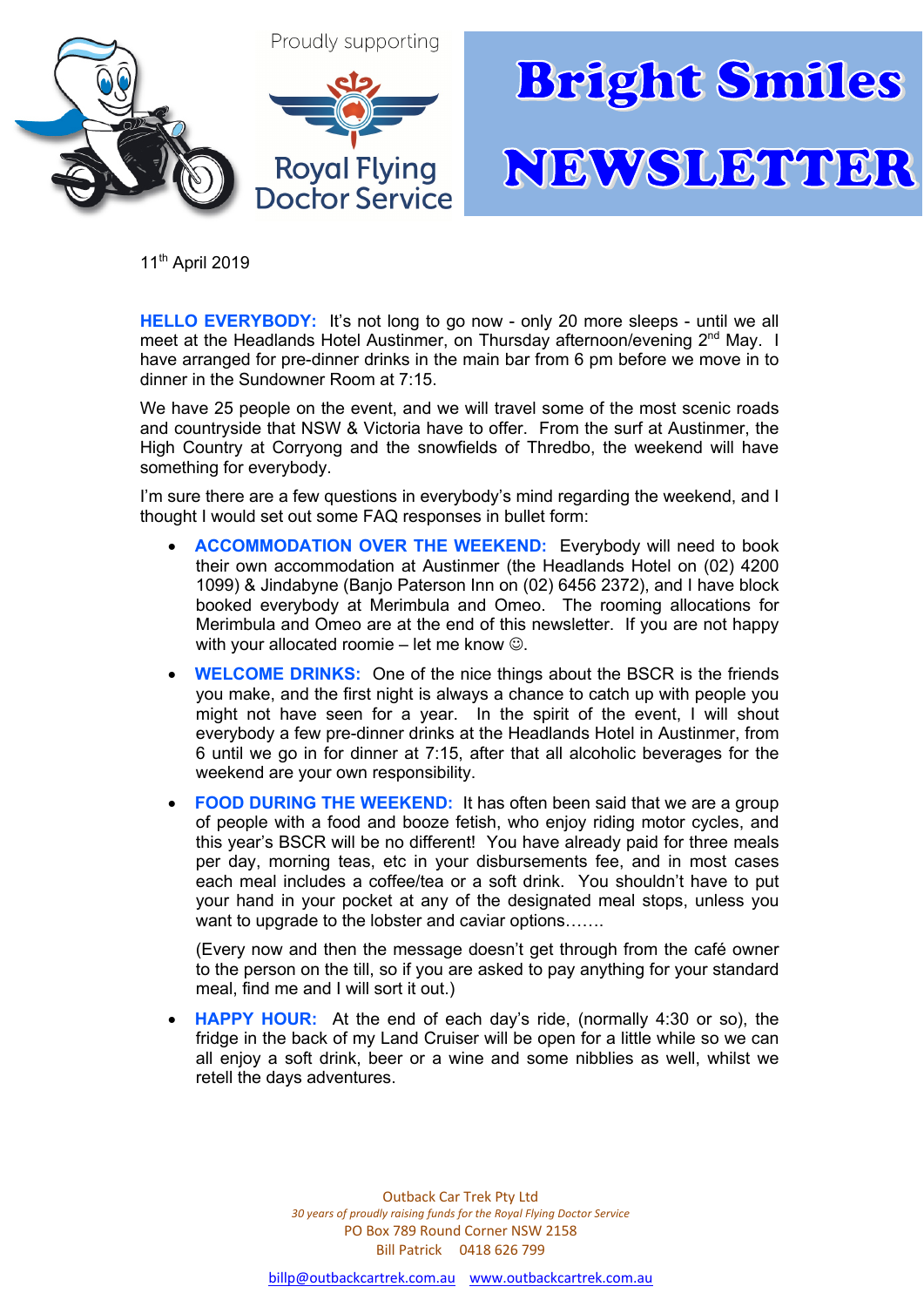

- **POTENTIAL BREAKDOWNS –** The wonderful people from Worthington Motorcycles at Gosford have loaned us their retrieval van for the weekend to use for any breakdowns we might encounter, and as spare fuel carrier. Bruce Hartwell in the Worthington's van, and myself in the Land Cruiser, will bring up the rear of the field – that is, we should be behind everybody to provide assistance to those who may need it.
- **LUGGAGE –** My car plus the Worthington's van will be used to carry your luggage for the weekend. Let me know if you want to take a bag, and I will arrange to get it picked up from your home, workplace or a central location, in the days leading up to the event.
- **SOME DAYS HAVE OPTIONS –** The BSCR attracts a wide range of people and riding styles, and on the Friday & Saturday there are a couple of options for you to choose from to get to your destination – these will be explained at the daily breakfast briefings.
- **FUEL DISTANCES –** The distances between fuel stops is set out in each day's riding instructions. There is a 240 km stretch out of Omeo to Corryong without fuel, *however*:
	- $\circ$  There is a morning tea stop at the 125 km mark, we can refuel those who need it at morning tea, or
	- o You can take a 10 km diversion into Tallangatta after M/T if you wish, on the way to lunch at Corryong.
- **BUT BABY IT'S COLD OUT THERE:** Just out of Corryong we turn off at Khancoban and climb up and along the side of Mt Kosciusko, past Geehi and Thredbo, to Jindabyne. It's about a 2-hour ride, and we climb to 1,300 metres above seal level. It will be after lunch and the sun will have been on the road for a few hours but be sure to pack a set of woolly undies for that  $day - it$  might be a little chilly!
- **ANY EXCUSE TO WEAR A FROCK:** Dinner at Jindabyne will be our presentations evening, and also the AUCTION NIGHT! There will be a few items put up for auction that you can't possibly live another day without, including;
	- <sup>o</sup> **California Superbike School** have donated 2 vouchers for one of their training days at either Phillip Island, Eastern Creek or the Queensland Raceway. Valued at \$600 each. <sup>*(During the year I attended one of*<br>these days and it was an absolute blast, regardless of your skill level.)</sup>
	- o Tony & Barbara Harris have again donated one week at the Bali Royal Karma Jimbaran Beach. I bought this last year, and we had an absolutely wonderful week in a first class location.

https://karmagroup.com/find-destination/karma-royal/royal-jimbaran/

Outback Car Trek Pty Ltd *30 years of proudly raising funds for the Royal Flying Doctor Service* PO Box 789 Round Corner NSW 2158 Bill Patrick 0418 626 799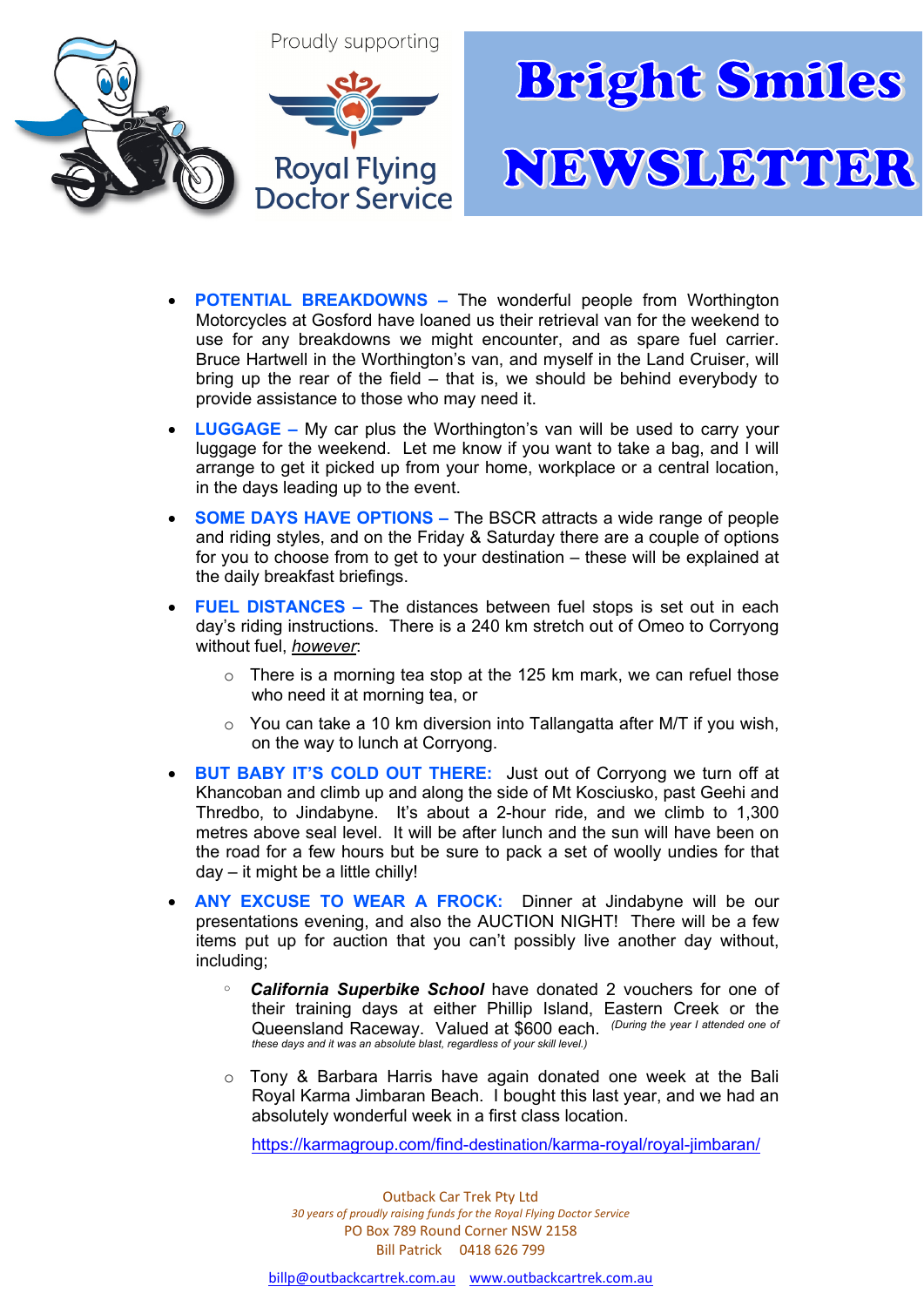

• **STOCKTON BOWLING CLUB IS THE PLACE TO BE:** Jeanine & Chris Wilson are running a fun fundraiser at the Stockton Bowlo on Saturday (tomorrow) 13<sup>th</sup> April, 2 pm to 6 pm. The flyer very modestly proclaims:

MUSIC .... RAFFLES ... BAREFOOT BOWLS, DANCING, SINGING, FUN, LAUGHTER, SHARING & CATCHING UP…

ENJOYMENT............ GUARANTEED!!!!!!!!!!!!!

If you are able to put your support behind the afternoon, it will be greatly appreciated. If you happen to be riding past Dora Creek to get to or from Stockton, call in for a coffee/lunch/dinner/bed.

If you would like to spend the night on the way home, you will be made very welcome at Aqua Blu Dora Creek!

Well, I think I have covered most things, but I'm sure I will have missed something, so please give me a call on 0418 626 799 anytime to discuss. And also ring me to arrange for me to pick up your luggage.

See you in 20 sleeps if not before,

Bill.

Outback Car Trek Pty Ltd *30 years of proudly raising funds for the Royal Flying Doctor Service* PO Box 789 Round Corner NSW 2158 Bill Patrick 0418 626 799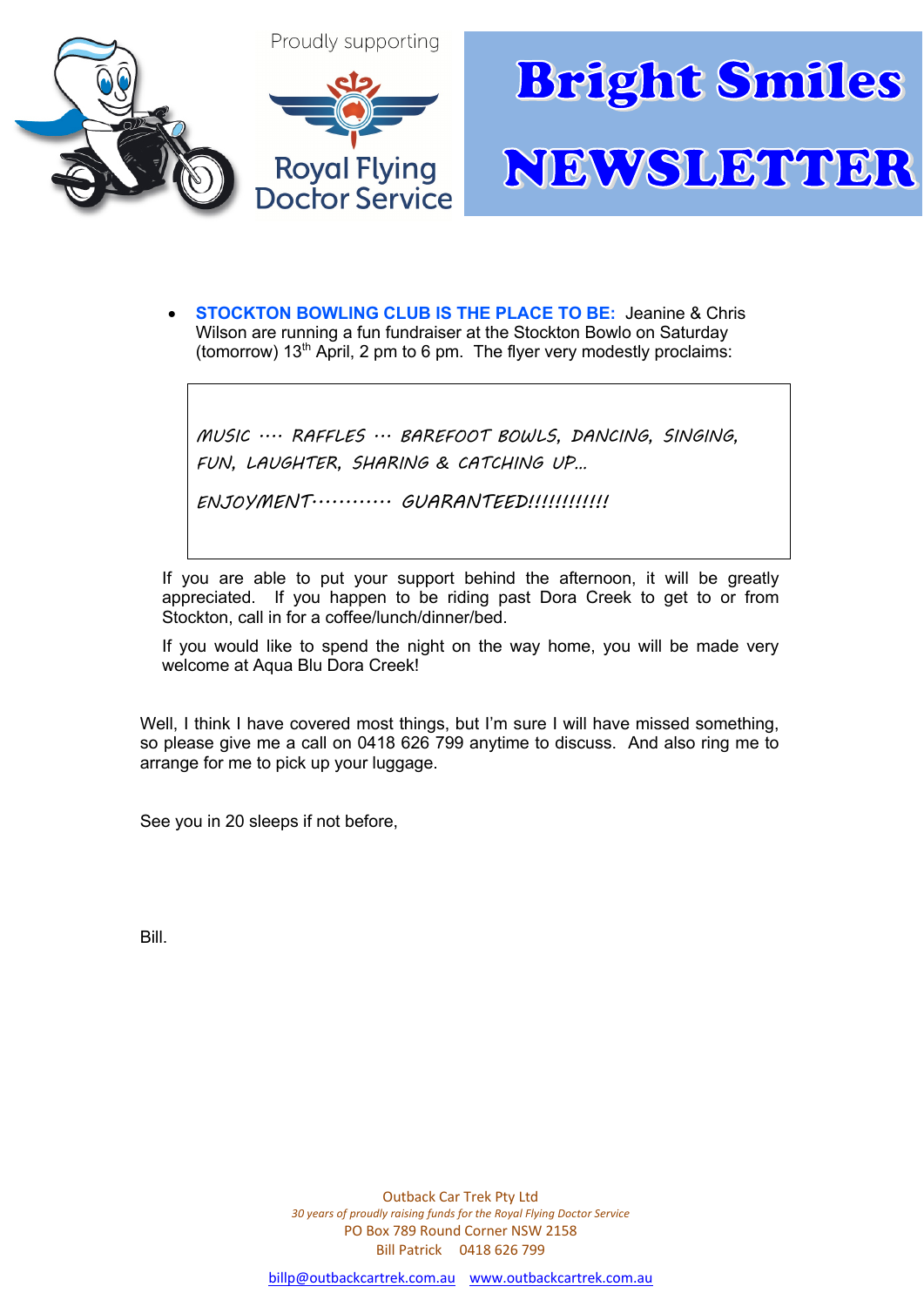## Proudly supporting



## **Bright Smiles** NEWSLETTER

| <b>Merimbula</b>                                  |        |             |                     |                                |                      |
|---------------------------------------------------|--------|-------------|---------------------|--------------------------------|----------------------|
| Friday, 3 May 2019                                |        |             |                     |                                |                      |
| <b>Sea Spray Motel</b>                            |        |             |                     |                                |                      |
| Antoinette (02) 6495 3299, seaspray15@bigpond.com |        |             |                     |                                |                      |
| Room#                                             |        | <b>Beds</b> |                     | PAX <sub>1</sub>               | PAX <sub>2</sub>     |
|                                                   |        | KS, KS      |                     | Steve Jacobs                   | Scott Whidett        |
|                                                   |        | KS, KS      |                     | Daniel Kavanagh Angelo Haritos |                      |
|                                                   |        | Q           |                     | <b>Bill Patrick</b>            | x                    |
|                                                   |        | Q           |                     | <b>Tony Harris</b>             | <b>Barb Harris</b>   |
|                                                   |        | Q           |                     | David Hancock                  | Jenny Hancock        |
|                                                   |        | Q           |                     | Chris Wilson                   | Jeanine Wilson       |
|                                                   |        | Q           |                     | <b>Scott Newham</b>            |                      |
|                                                   |        | Q           |                     | <b>Bruce Hartwell</b>          | Diana Hill           |
|                                                   |        | Q           |                     | Toni Corbett                   | Murray Corbett       |
|                                                   |        | Q           |                     | Paul Susnjara                  | x                    |
| Split-Level Suite                                 |        | Q, S        |                     | <b>Peter Morris</b>            | <b>Tony Draper</b>   |
| Split-Level Suite                                 |        | Q, S        |                     | <b>Matt Bennett</b>            |                      |
| Split-Level Suite                                 |        | Q, S        |                     | Andrew Coxon                   | Andy Thomas          |
| Split-Level Suite                                 |        | Q, S        |                     | Chris Cuffe                    | x                    |
| Split-Level Suite                                 |        | Q, S        |                     |                                |                      |
| <b>OMEO</b>                                       |        |             |                     |                                |                      |
| Saturday, 4 May 2019                              |        |             |                     |                                |                      |
| <b>Golden Age Hotel</b>                           |        |             |                     |                                |                      |
| Hanna 03 5159 1344                                |        |             |                     |                                |                      |
| All rooms - \$130                                 |        |             |                     |                                |                      |
| All rooms have an ensuite                         |        |             |                     |                                |                      |
| Room #                                            |        | <b>Beds</b> |                     | PAX <sub>1</sub>               | PAX <sub>2</sub>     |
| 1                                                 | Q, S S |             |                     | Steve Jacobs                   | Scott Whidett        |
| $\overline{2}$                                    | Q, S S |             | Daniel Kavanagh     |                                | Angelo Haritos       |
| 3                                                 | Q      |             | <b>Bill Patrick</b> |                                | X                    |
| K, SPA<br>4                                       |        |             |                     | <b>Tony Harris</b>             | <b>Barb Harris</b>   |
| 5<br>Q                                            |        |             |                     | David Hancock                  | Jenny Hancock        |
| S S<br>6                                          |        |             |                     | <b>Peter Morris</b>            | <b>Tony Draper</b>   |
| S <sub>S</sub><br>7                               |        |             |                     | Scott Chapman                  | <b>Rhett Chapman</b> |
| Q<br>8                                            |        |             |                     | Paul Susniara                  | x                    |

9 Q Chris Cuffe x<br>10 Q Chris Wilson Jeanine Wi 10 Q Chris Wilson Jeanine Wilson 11 Q, S, Bunks Andrew Coxon Andy Thomas

14 Q Bruce Hartwell Diana Hill 15 Q Toni Corbett Murray Corbett

12 Q Matt Bennett 13 S S S Scott Newham

> Outback Car Trek Pty Ltd *30 years of proudly raising funds for the Royal Flying Doctor Service* PO Box 789 Round Corner NSW 2158 Bill Patrick 0418 626 799